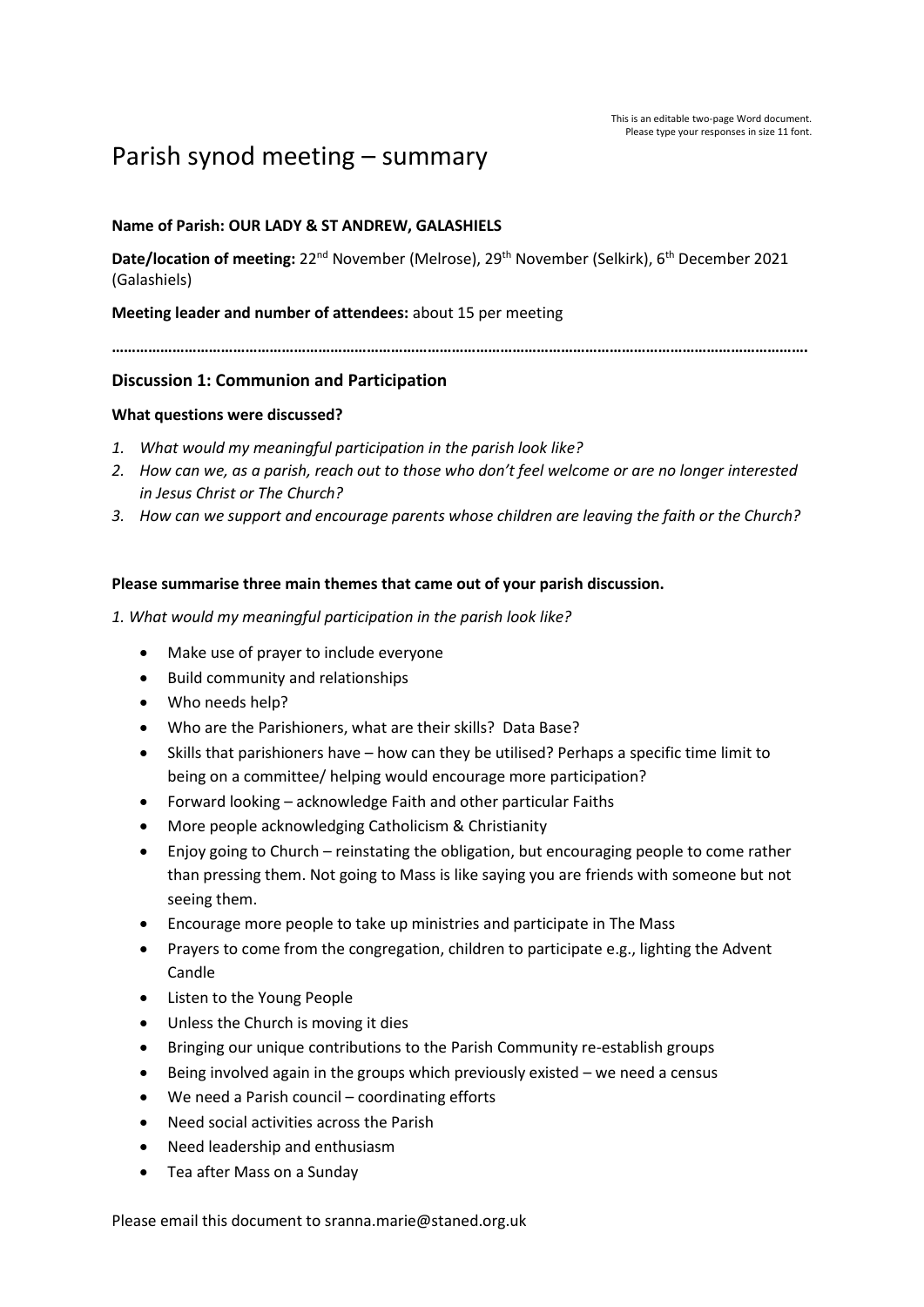- Calendar of Parish activities –Christmas / Lent / Easter
- Developing links with school –liturgical /social
- Ministry practical running of the Parish supporting PP
- Need to be more outward in our communities.
- Parishioners reaching out to others
- Examples of parishioners phoning around others during lockdown to offer support / help or just a chat
- There are still people in a type of lockdown not just due to the pandemic but due to illness or being housebound. How do we address this?
- Carry on with existing PC and train new leaders
- Participation not just dropped during COVID. Did it happen before?

*2. How can we, as a parish, reach out to those who don't feel welcome or are no longer interested in Jesus Christ or The Church?*

- Be more welcoming of the wider society less judgemental of the marginalised
- Include young people in the Mass. Give them a sense of belonging
- Young people attract other young people
- Bidding prayers should be more 'local' (parish level) box at back of the church for people to put in prayer intentions
- Praving for the sick and the dead by name
- Visiting sick etc (SVDP) help to support PP Request for a list of people needing visits or help
- Lots of visits happened but lack of confidence in communicating needs to all who are in the group
- Be Joyful
- Open welcoming atmosphere
- Public ecumenism
- Worship + Social Wednesday coffee mornings etc
- Contact people who may not have been back since ease of restrictions
- Back to Church Sunday?
- Assist elderly who may not have transport Going out in the evening is difficult They may feel forgotten / lonely
- Personal relationship with God / Holy Spirit
- How do we support different relationships with God
- Provide the environment
- Develop an open, welcoming atmosphere in the Church
- Back to Church Sunday social /planning /involving parishioners
- Open Day to allow people to come in ask questions
- Name tags for people on Sunday?
- Check hymn books and say a prayer for person who donated book? Gala?
- Cross parish project for international partners
- Project to build a Parish Hall in Gala
- Church needs to be welcoming to people who have gone away for ANY reason
- Church should not be an exclusive club

Please email this document to sranna.marie@staned.org.uk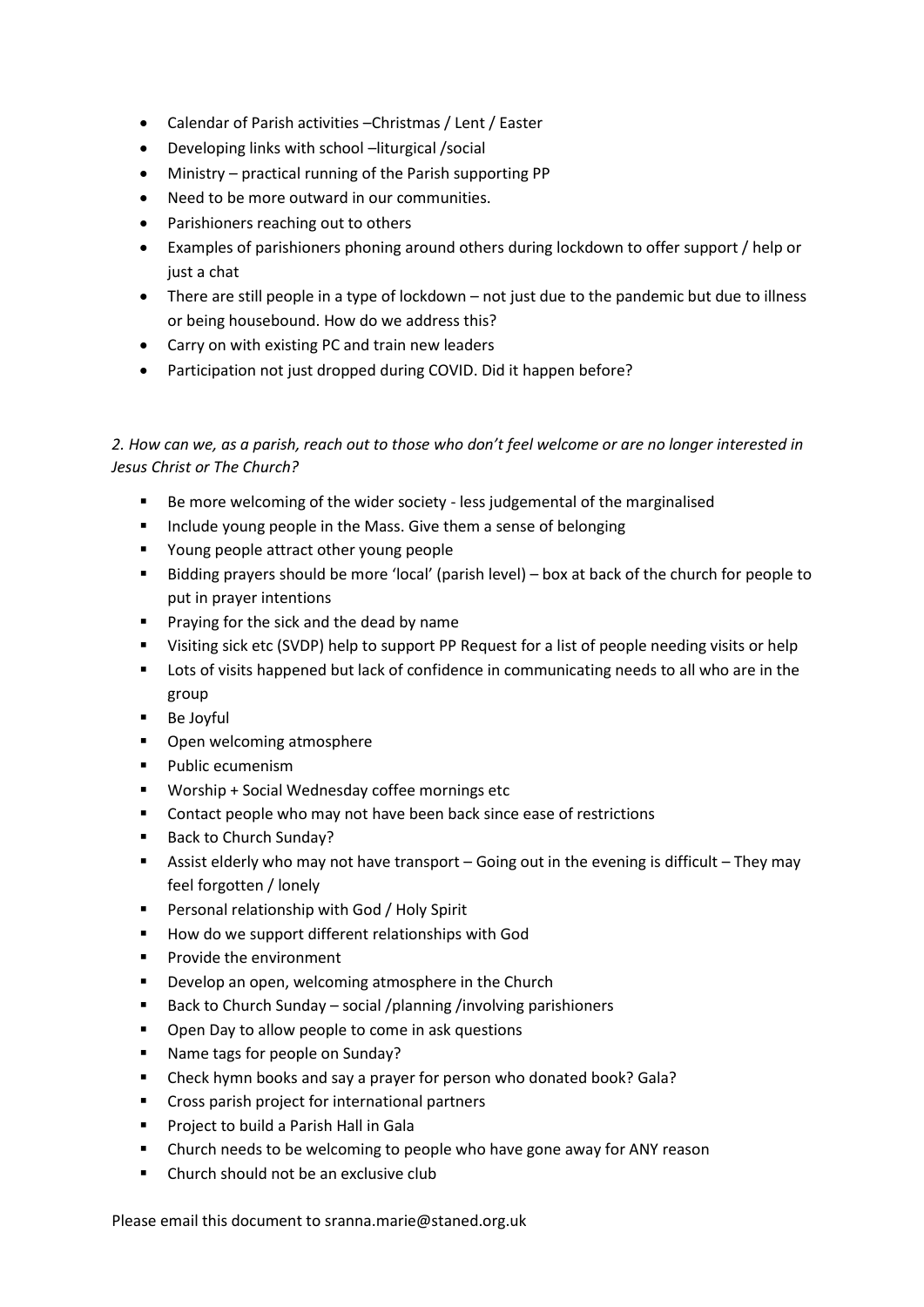- Increase Music in all Masses
- Doors Open Day
- Church needs to admit when it is wrong
- We need to walk with others
- Scripture Groups
- Ecumenical
- Emphasise social mission of the Church
- Personal encounter with Jesus and with others
- Live out the mystical body of Christ

# *3. How can we support and encourage parents whose children are leaving the faith or the Church?*

- Bring them to Church in the first place.
- Recognise different cultures and languages
- Reassure people that it is not their fault
- Grandparent Power!
- Plant the seed and let it grow at the appropriate rate Don't force it
- Re-establish Children's Liturgy
- Involve teenagers in social activities
- Young Adults group
- 'Messy Church' for younger children
- Re-establish altar servers
- Why are they leaving the Faith?
- Are they encouraged to go to Church?
- Do Parents support their Faith?
- Are young people seeing a clash with their values and their Faith?
- The Abuse Scandal lack of resolution /lack of justice
- Image of The Church is putting people off
- Youth and Youngish adults group need to not be attacked by the older generation
- Why are they leaving?-perceived hypocrisy. Role of abuse?

**Discussion 2: Mission**

# **What questions were discussed?**

*1. What is the work of a missionary disciple? Do I believe that God has called me to follow Him as a disciple? If so, have I responded to this call?* 

**……………………………………………………………………………………………………………………………………………………….**

- *2. How have I been prepared to live my faith at home, in the workplace, and in my social life?*
- 3. *What can my parish do to prepare me and others to be a committed disciple of Jesus? What would my meaningful participation in the parish look like?*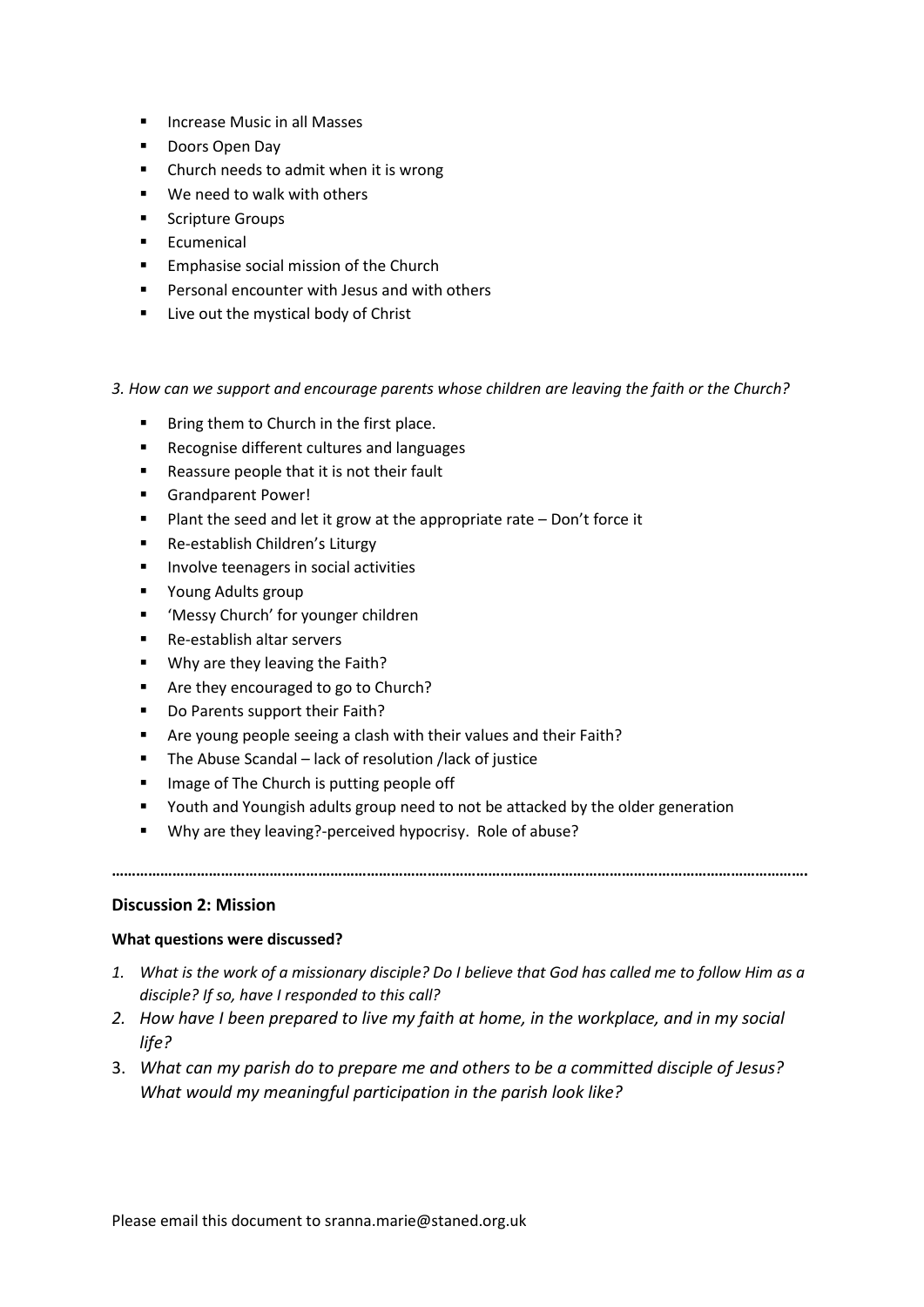# **Please summarise three main themes that came out of your parish discussion.**

*1. What is the work of a missionary disciple? Do I believe that God has called me to follow Him as a disciple? If so, have I responded to this call?* 

- Understanding the Faith
- Ongoing process
- How would Jesus have behaved
- Standing up for the right way to behave
- Personal discipline of Prayer
- All embracing
- Where are we called? Does it have to be in a Church? No?
- LOVE Do we accept that God loves us? How do we encourage other to accept that?
- Actions speak louder than words
- Missionary / Disciple dichotomy
- Work together in the Secular world
- Holy week initiatives
- Music children
- Wishing to share Mission
- Call to discipleship can be a slow burn- growth in Faith Acknowledge that participation in Mass is a big part of discipleship
- Listening / empathy
- Pray
- Doesn't need to be Church or set liturgy
- Suggested reading: "21 lessons for the 21<sup>st</sup> Century "
- Comfort the disturbed and disturb the comfortable
- Staying around in bad times as well as good

# *2. How have I been prepared to live my faith at home, in the workplace, and in my social life?*

- At home and in the workplace –It should be evident that you are a person of Faith
- Coping with being needled at work
- Peaceful looking at Our Lady for an example
- Don't feel we are very equipped in the work place
- Sometimes the entitlement to be at the top of the tree comes across as arrogance
- Should we always assume WE are in the right?
- Generations of formation in the Faith more challenging in a secular society
- Faith formation is different now. Not always passed on through the generations
- Role of the Church in the community corporate responsibility
- Challenges to Religious Freedom and Freedom of Speech
- Outward symbols Wearing a cross to work, having a Nativity on desk at work
- Use Social Media to share Faith / activities in the church
- Acknowledge people you meet day by day